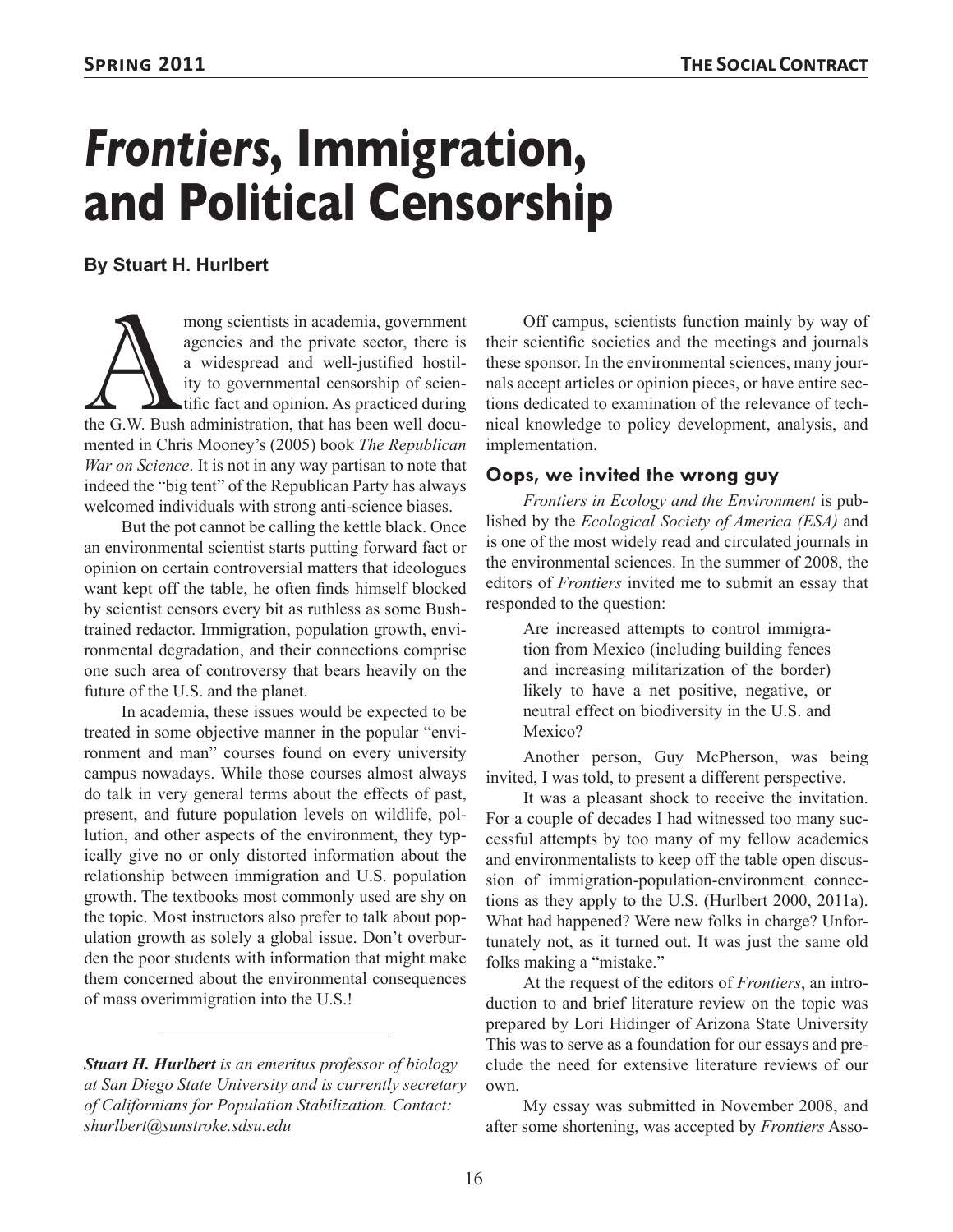ciate Editor Peter Mooreside. On February 18, 2009, Editor Mooreside informed me that publication was being delayed so essays could be solicited from two additional persons "to provide a broader view of the subject." Then a long silence. On June 22, 2009, I was informed by Editor Mooreside that the editors "decided to delay the continuation of this piece for now" because "one of the authors has apparently withdrawn" and because they had a "backlog of regular mss."

On July 8, 2009, in response to a query from myself, Editor Sue Silver assured me that "there is no politically motivated censorship involved here whatsoever — the *Frontiers* office quite simply dropped the ball. We made some unfortunate but unintentional errors and I apologize for them… we will be publishing the entire set of essays."

#### **Backtracking, disingenuity, and cowardice**

Then on July 23, 2009, I was informed by Editor Silver that she was reneging on that commitment on the grounds that my essay was "too heavily political for *Frontiers*…[and] should have been more grounded in science, and more focused on the original question — the effects of the border fence on biodiversity." No specifics were given, no criticism of any sentence or paragraph in my essay, no suggestion that any fact was incorrect or irrelevant or any point poorly argued. Hidinger's (2009) introduction to the topic would be published by itself, Editor Silver stated, and then was.



**Stuart H. Hurlbert**

The disingenuousness of Editor Silver's pretext for censorship was astounding. First, why had this decision not been made as soon as my essay was received and reviewed almost a year earlier? Second, my charge was not to consider just effects of the "fence," as Editor Silver now claimed, but rather to consider effects of im-

plicitly all "increased attempts to control immigration." Third, I was asked to consider effects on biodiversity "in U.S. and Mexico," not just those effects on biodiversity in the border region. Fourth, if political discussion is taboo, then *Frontiers* shouldn't ask scientists to respond to questions about relations between immigration and environmental issues. If *Frontiers* can't take the heat, it should "get out of the kitchen" — and on the matters of immigration, U.S. population growth, and environmental degradation, the ESA has *always* been "out of the kitchen" (Hurlbert 2000, 2011a). Fifth, if *Frontiers* really had wanted an article "more grounded in science," then it shouldn't have asked for just an 800-word essay.

This was ideology-driven censorship, pure and simple. Illiberality enough to warm the heart of any troglodyte censor in the caverns of a Bush or Obama administration. At one point in our correspondence Editor Silver let slip that her attitude towards my piece may have been colored by the fact that she herself was an immigrant, from England.

Sending all the above information, including my essay and that of Hidinger, to the ESA Governing Board (Mary Power, Allison Power, F. Stuart Chapin, Robert Jackson, William Parton, Laura Hueneke, Margaret Lowman, David Inouye, Debra Peters, Joshua Schimel, Emily Stanley) and the entire 60-member Editorial Board of *Frontiers*, I asked for reconsideration. That request generated a considerable amount of correspondence, I am told, and a few highly regarded editorial board members wrote me personally to offer their support. One said,

As a member of the *Frontiers* editorial board, I am sorry to hear that this issue was not resolved more equitably…I thought your manuscript was consistent with what any reasonable person would have expected you to write based on your prior publications and web site content. And if the content of your manuscript was not what she desired, I do not understand how it could have gone so far in the review process before being rejected. I actually would have liked to see a healthy discussion about immigration and population growth. Seems like no one wants to talk about population regulation anymore — and I can't see any solution to our environmental, social, and economic problems that won't involve a serious reduction in the human population.

A senior ecologist and editorial board member from outside the U.S. chimed in: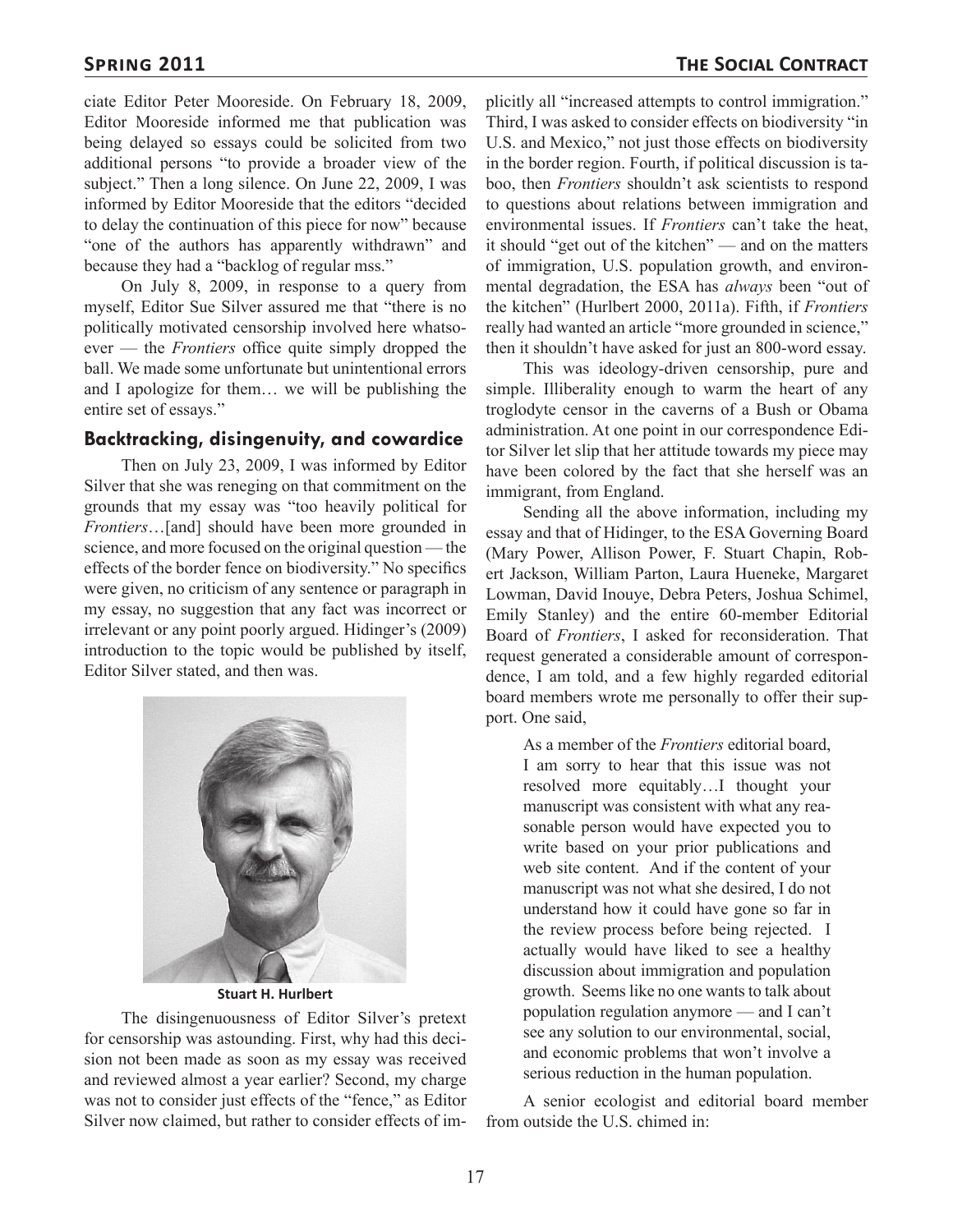[A]ll three pieces on the illegal immigration barricade/control should be published. Increasingly, I'm coming to the view that ecology and politics are inextricably joined, much as economics and politics are. However, if ecologists as objective scientists remain aloof from or isolated from the turmoil of politics then ecologically damaging decisions will continue to be made. The model that ecological knowledge can become incorporated into policy by ecologists producing objective refereed papers and reports or by sitting on expert committees, hasn't worked very well at all. I don't know how this problem can be solved as ecologists are not seen as an essential component molding society's progress in the same way that engineers and economists are. Perhaps, it's because we are not seen as sympathetic or even instrumental to ongoing development.

Another ESA leader not on the editorial board later got wind of the dispute and wrote,

I was sitting on a panel last summer and like a fly on the wall overheard incidental fear and loathing re the population and environment articles in Frontiers, but did not know much of the substance or how it all came out. Now I have read the original articles and all of the letters. Let me just say that ESA has a certain, shall we say, sensibility, about population …



Given that emails can show up in strange (or not so strange venues). I will say no more.

When leading scientists with impeccable credentials know that even they risk speaking out against cant and censorship you know the scientific community is in trouble.

On August 11, 2009, ESA Executive Director Katherine McCarter informed me that the ESA Governing Board at its annual meeting discussed the matter and concurred with the rejection of my essay by the *Frontiers* editorial board. The official minutes of that meeting (Inouye 2009) give a highly sanitized version of the dispute, repeating the claim that my essay was "too politically oriented" for *Frontiers* — a journal which, of course, is chock full of politics.

So my essay (Hurlbert 2011b) as initially approved by *Frontiers* editors is published as a companion to the present article in this issue. So is an excellent piece by Kolankiewicz (2011) on the same hypocrisy of those environmentalists who claim to be concerned about the impacts of border fences but not the coming doubling of the U.S. population via mass immigration. I had recommended to *Frontiers* Editor Silver that they publish Kolankiewicz's essay, but it also was apparently too disturbingly factual for them.

## **Frustrating search for the safe opinion**

In August 2009 as these events were transpiring, I was corresponding with noted population and natural resources expert Fred Meyerson about them. As I noted in one message,

So far I know of no one in ESA willing to address the immigration-population-environment issue in relation to the U.S. I can get more support on that issue from any local elementary school or Republican ladies garden club than I can from my myopic fellow scientists.

Meyerson replied,

Yes, for some reason, most ecologists are even more scared of discussing this (ultimately ecological) set of issues than politicians are. If we were discussing the population growth and migration of any other species, no one would shy away from it.

Shortly thereafter, *Frontiers* editors invited Meyerson to submit a guest editorial on population and biodiversity for their December 2009 issue. He gave them an excellent one but one focused only on the global problems being produced by global overpopulation (Meyerson 2009), with, naturally, nary a mention of immigration and border fences.

When I later congratulated him on it, I asked, "Did *Frontiers* suggest you stay away from the border and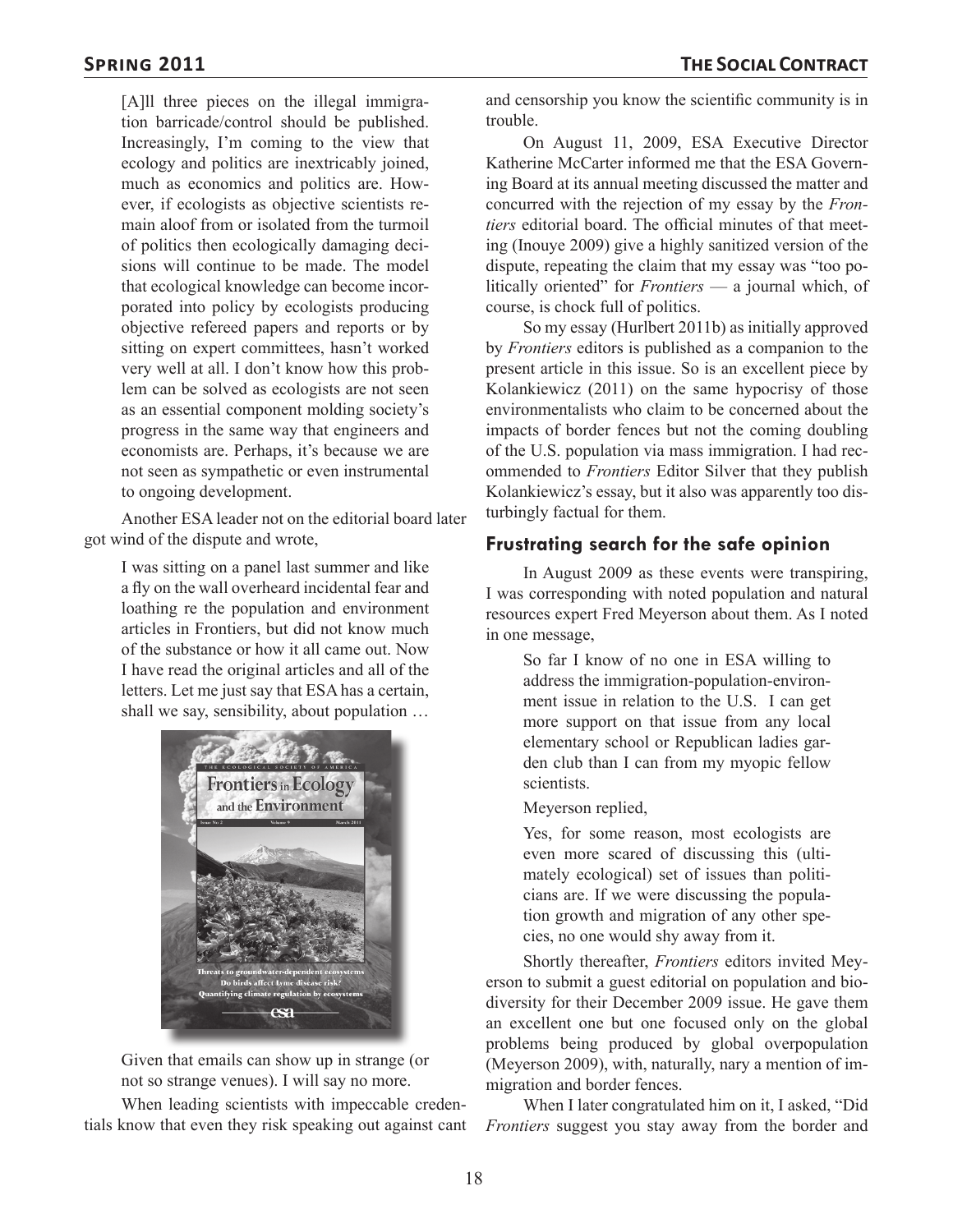immigration issues?" He declined to answer.

The editorial prompted four excellent letters, including one by Pimentel (2010) that focused on the "invasive plant, animal, and microbe species [that] … collectively are second only to humans as causes of extinction of native species in the U.S." He concluded,

With a human population consuming half the resources per capita that it does today, it has been estimated that the land, water, and solarenergy resources could support a sustainable U.S. population of only about 200 million. One major question is how do we begin to reduce U.S. population numbers to such a sustainable level? Meyerson (2009) aptly noted that "Population policy is virtually absent from the agenda of the 2009 [Copenhagen] climate conference"…. But who are we Americans to complain? Aside from the unimplemented reports of a few commissions, a U.S. population policy has long remained completely absent from the agenda of our own government.

In his response to the four letters, Meyerson's (2010) closing thought was,

All the respondents point out that the personal and political sensitivity of population issues leads to their omission from climate negotiations and ecological research discussions. Yet we live on a planet where species go extinct and people starve as a result of the growing imbalance between human population and natural resources…. The responsible path for an ecologist is to take an active role in the process, instead of just being a passive observer.

Unfortunately, many of my fellow ecologists will continue to wantonly interpret that exhortation to an "active role" to mean they should merely continue "actively" seeking grants and contracts to study their favorite organisms and phenomena. Perhaps Meyerson's and Pimentel's remarks were too cryptic, too nuanced. Perhaps if they had not been, they would not have been accepted by *Frontiers*….

#### **Frontiers gives misinformation a free pass**

When the two of us who had prepared essays were informed on July 23, 2009 that Editor Silver, "members of the Editorial Board and other advisors" refused to publish the essays, we were also informed that Hidinger's (2009) introductory piece would be published. (Inouye

(2009) indicates that "15 members of her editorial board and the journal's Science and Policy Advisor [gave]… overwhelming support" to Silver's original decision.)

Silver wrote:

The Board members did feel that Lori's piece was a good, balanced introduction to the topic and have encouraged me to publish it as a Write Back letter…. This will allow readers, including Guy and Stuart if you so wish, to respond. However, these responses will need to be about the ecological effects of the fence, rather than the social or political issues.

We were being warned, should we choose to write letters in response to Hidinger (2009), that we, unlike Hidinger, would only be allowed to comment on "effects of the fence." Our original charge had been much broader, to assess effects of "increased attempts to control immigration from Mexico." Under the spell of fulminating political correctness, what excruciating, embarassing knots editors can tie themselves in!



The entire ESA Governing Board also saw Hidinger's essay and unanimously approved Editor Silver's decision to publish it, even though that essay had never gone through a formal review process. It did provide a good introduction to the literature on environmental damage in the vicinity of the U.S.-Mexico border. But it was rank with misinformation in its off-the-cuff statements on immigration itself.

On its publication, I submitted and *Frontiers* published an analysis (Hurlbert 2010) of three seriously misleading statements in Hidinger (2009). Two other authors submitted a letter refuting Hidinger's claim that population growth of "cities in the desert Southwest … [is] mostly due to immigration from other areas of the U.S." Their letter was rejected on a weak pretext by Editor Silver. It is published in this issue with some additional commentary (Martin and Schneider 2011).